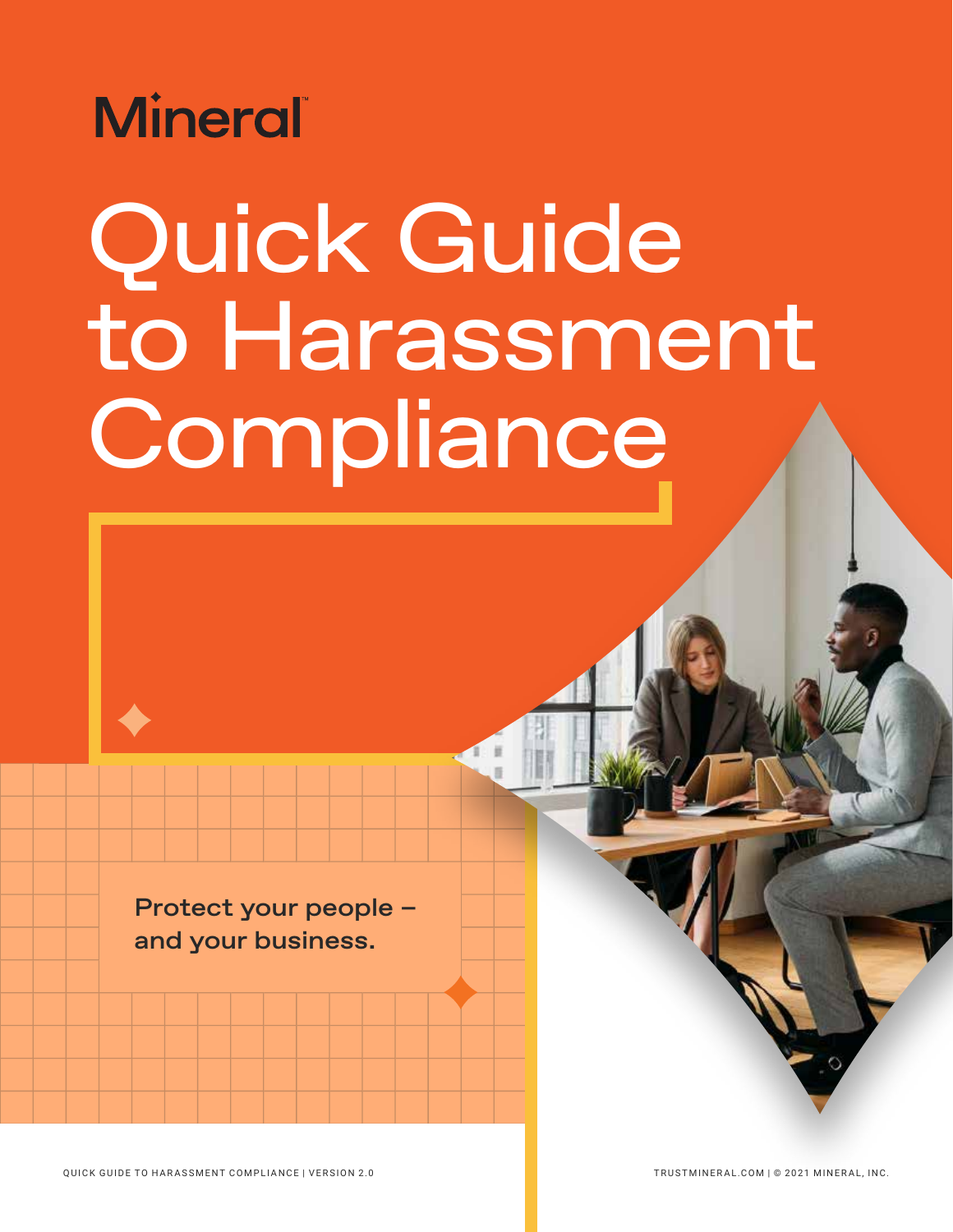This guide provides a snapshot of anti-harassment compliance, focusing on state training recommendations and mandates, and compliance requirements for recordkeeping, policies, reporting obligations, deadlines, and FAQs.

#### **CONTENTS**

| Training Requirements & Recommendations 3 |  |
|-------------------------------------------|--|
|                                           |  |
|                                           |  |
|                                           |  |
|                                           |  |
|                                           |  |
|                                           |  |
|                                           |  |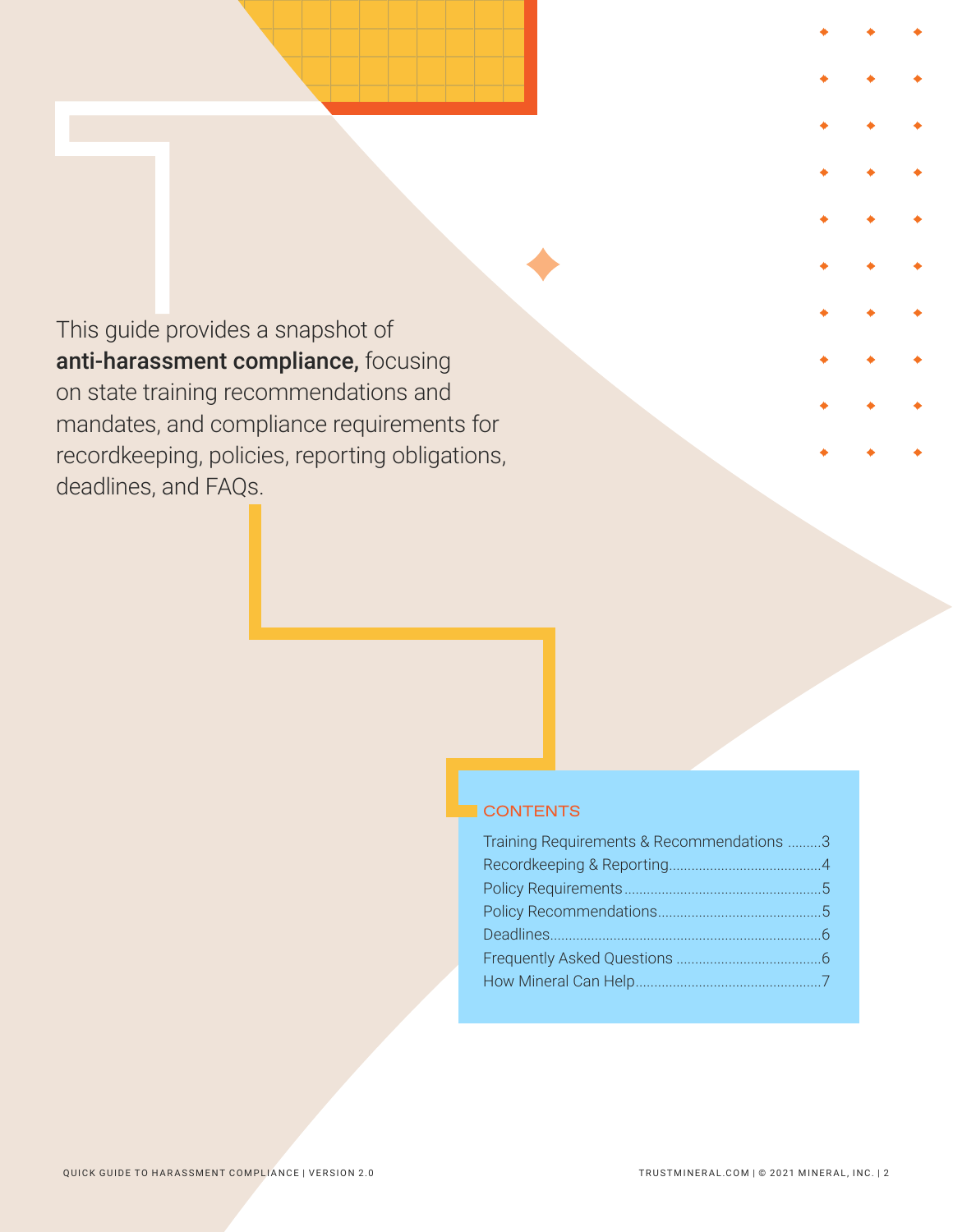# <span id="page-2-0"></span>Training Requirements & Recommendations

To prevent harassment and discrimination, employers should provide prevention training within their organizations. Nearly half of all U.S. states require or recommend employers to provide harassment and discrimination prevention training.

Each state has specific requirements on training content, recordkeeping, mode of delivery, and timing.



Harassment training allows employers to communicate their expectations to employees, supervisors to understand their legal duty to handle matters related to harassment, and employees to engage in proper conduct.

 $\bar{\text{}}$ 

| <b>STATE</b>           | <b>EMPLOYEE</b><br><b>THRESHOLD</b> | <b>EMPLOYEE</b><br><b>TYPES</b> | <b>FREQUENCY</b>                                                                                                           | UNIQUE REQUIREMENTS                                                                                                            |
|------------------------|-------------------------------------|---------------------------------|----------------------------------------------------------------------------------------------------------------------------|--------------------------------------------------------------------------------------------------------------------------------|
| <b>CALIFORNIA</b>      | 5 employees<br>or more              | All employees                   | Within 6 months of hire, and every<br>two years                                                                            | Training must address abusive conduct and<br>harassment based on sexual orientation.<br>gender identity, and gender expression |
| <b>CONNECTICUT</b>     | 1 employees<br>or more              | All employees                   | Every two years, new supervisors<br>within 6 months of hire, new<br>employees within 1 year of hire,<br>then every 2 years | Employers with less than three employees<br>must provide training to supervisors only                                          |
| <b>DELAWARE</b>        | 50 employees or<br>more             | All employees                   | Within 1 year of hire, and every<br>two years                                                                              | Employees promoted to supervisor must<br>receive training within one year of promotion                                         |
| <b>ILLINOIS</b>        | 1 employees<br>or more              | All employees                   | Every year                                                                                                                 | Must train employees outside of Illinois who<br>regularly work with Illinois-based employees                                   |
| <b>MAINE</b>           | 15 employees or<br>more             | All employees                   | Within 1 year of hire                                                                                                      | Must train if employer is located or doing<br>business within Maine                                                            |
| <b>NEW YORK</b>        | 1 employees<br>or more              | All employees                   | Every year                                                                                                                 | Employers may be liable for the actions<br>of employees immediately upon hire if no<br>training                                |
| <b>NEW YORK CITY</b>   | 1 employees<br>or more              | All employees                   | Every year                                                                                                                 | Training must include bystander intervention<br>topical content                                                                |
| <b>WASHINGTON</b>      | 1 employees<br>or more              | All employees                   | Within 1 year of hire, and every<br>two years                                                                              | Hotels, motels, retail organizations, security<br>quard entities and property services<br>contractors only                     |
| <b>WASHINGTON D.C.</b> | 1 employees<br>or more              | All employees                   | Managers within 90 days of hire,<br>and every two years                                                                    | Employers with tipped staff only                                                                                               |

#### States That Require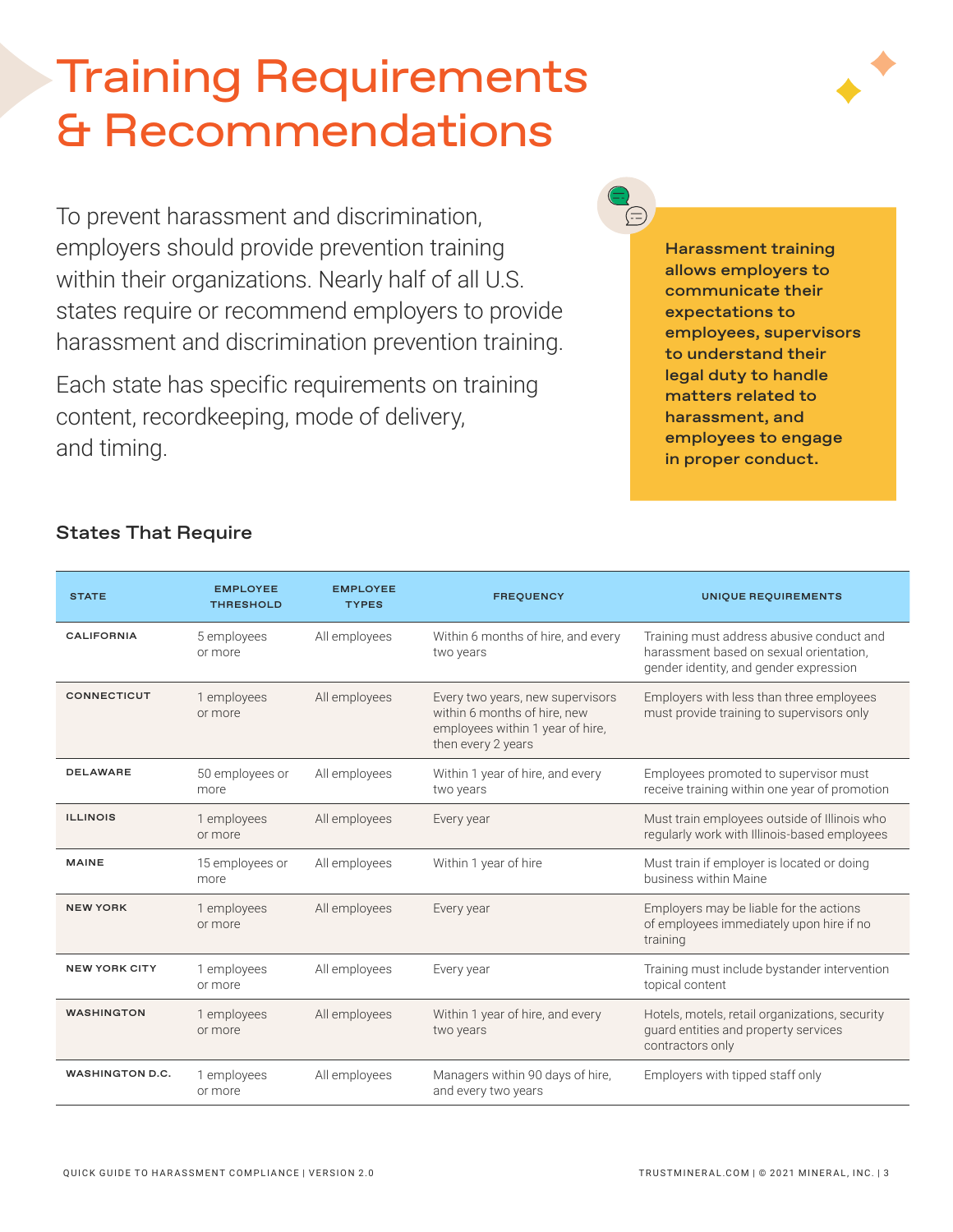# <span id="page-3-0"></span>Training Requirements & Recommendations (cont'd)

#### States That Recommend

Colorado, Florida, Hawaii, Iowa, Massachusetts, Michigan, Ohio, Oklahoma, Oregon, Pennsylvania, Rhode Island, Tennessee, Texas, Utah, Vermont, West Virginia, and Wisconsin encourage employers to provide some form of sexual harassment training for employees.



# Recordkeeping & Reporting

#### Recordkeeping

Several states and localities require you to keep records of your training efforts, such as employee name, role, and course completion:

- **•** California
- **•** Maryland
- **•** Connecticut
- **•** District of Columbia
- **•** Illinois
- **•** Maine
- **•** New York
- **•** Rhode Island
	- **•** Vermont
- **•** Washington

#### Reporting

States are increasingly requiring employees be trained on how they can report instances of harassment and discrimination, and they are:

**•** California

- **•** Illinois
- **•** Connecticut
- **•** Delaware
- **•** District of Columbia
- **•** Maine
- **•** New York
- **•** Washington



Employers should dedicate sufficient resources to train middle-management and first-line supervisors on how to respond effectively to harassment that they observe, that is reported to them, or of which they have knowledge or information – even before such harassment reaches a legallyactionable level.

- U.S. EQUAL EMPLOYMENT OPPORTUNITY COMMISSION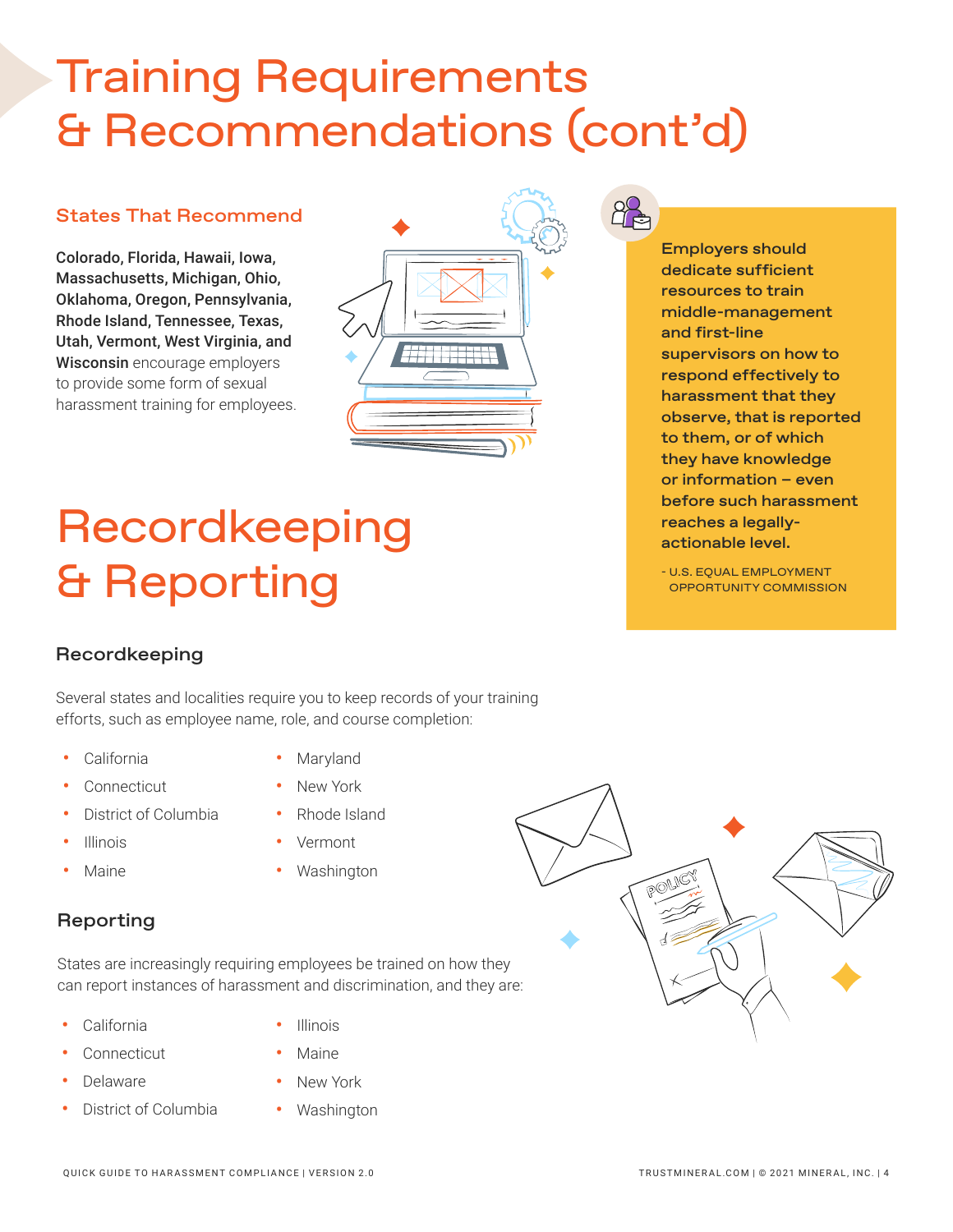# <span id="page-4-0"></span>Policy Requirements

Policies form the backbone of an organization's anti-harassment and discrimination efforts. While having one is best practice in every state, more than a dozen states require or recommend employers have a specific policy.



| <b>STATE</b>                | <b>EMPLOYEE THRESHOLD</b> | UNIQUE REQUIREMENTS                                        |
|-----------------------------|---------------------------|------------------------------------------------------------|
| <b>CALIFORNIA</b>           | 1 employee or more        | Pollicy and content requirement                            |
| <b>CONNECTICUT</b>          | 1 employee or more        | Pollicy and content requirement                            |
| <b>DISTRICT OF COLUMBIA</b> | 1 employee or more        | No content requirement                                     |
| <b>ILLINOIS</b>             | 1 employee or more        | Bars, restaurants, hotels, and casinos only                |
| MAINE                       | 6 or more employees       | Pollicy and content requirement                            |
| <b>MASSACHUSETTS</b>        | 1 employee or more        | Pollicy and content requirement                            |
| <b>NEW YORK</b>             | 1 employee or more        | Pollicy and content requirement                            |
| <b>OREGON</b>               | 1 employee or more        | Pollicy and content requirement                            |
| <b>RHODE ISLAND</b>         | 50 employees or more      | Pollicy and content requirement                            |
| <b>VERMONT</b>              | 1 employee or more        | Pollicy and content requirement                            |
| <b>WASHINGTON</b>           | 1 employee or more        | Hotel, motel, retail, security, and property services only |

#### Recommended

**Iowa, New Jersey, South Dakota, Tennessee, Texas, and Wisconsin** recommend that employers have an anti-harassment policy.



Some states offer some liability protection if an employer has a well-written, well-executed, and well-distributed policy.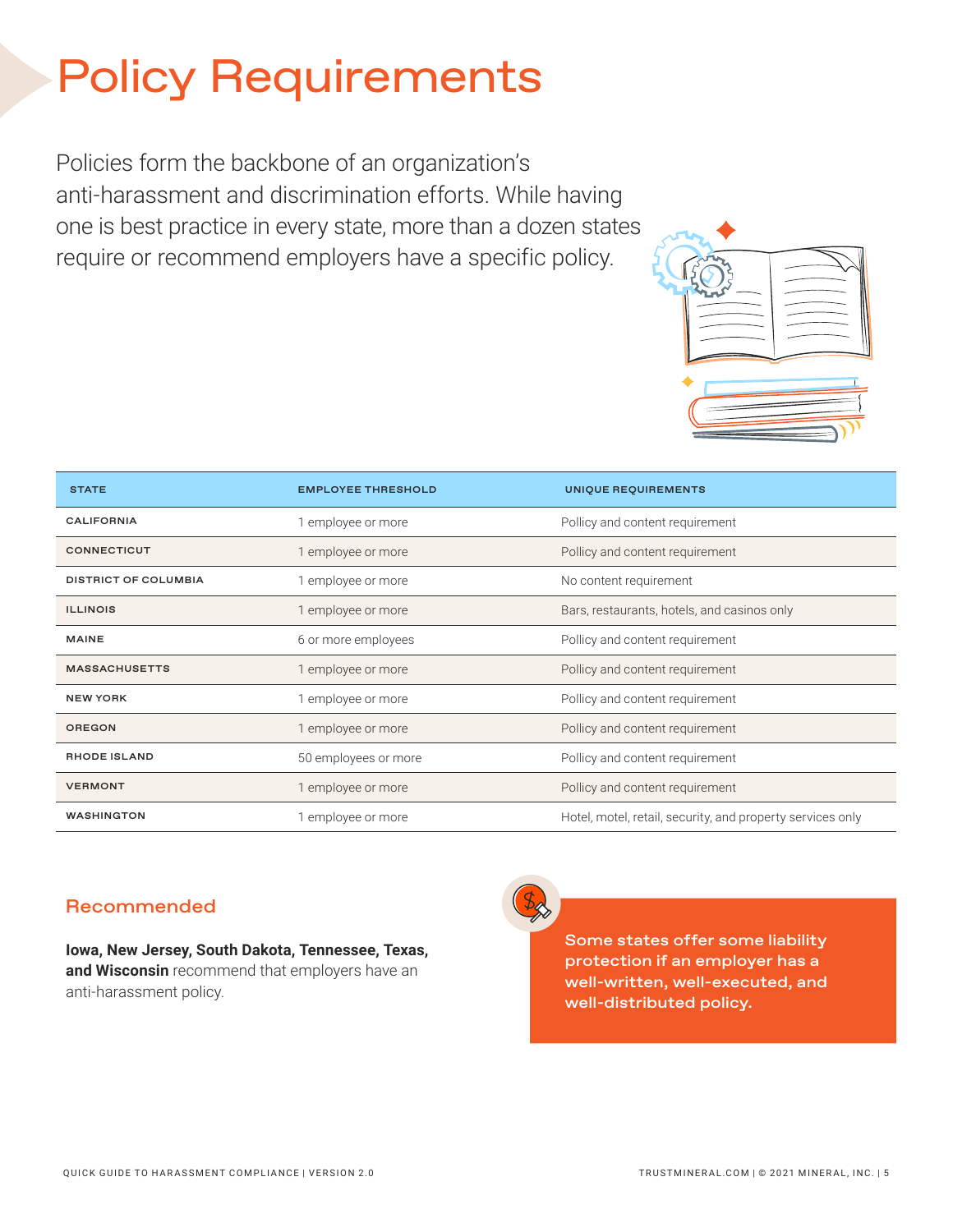# <span id="page-5-0"></span>**Deadlines**

All mandate states (except for Maine and Washington) require employers to train on an ongoing basis after the initial deadline.

# Frequently Asked Questions



Do you use the number of employees within the state or the total number of employees across all states to determine whether compliance with a particular mandate is required?

Typically, the employee threshold used to determine whether a business must comply with a specific mandate is based on the total number of employees company-wide, irrespective of their location.



#### How often do we need to train our employees?

As illustrated in the table below, frequency varies by state. For multi-state employers, a best practice is to train all employees annually. Mineral™ has more information on how to best meet mandates in the [platform](https://trustmineral.com/products/mineral-platform/).



#### Do non-traditional workers need to be trained?

The laws in each state specify which types of workers should be trained and how they are defined. But as you can see from the below chart, states intend these requirements to cover most types of employees.

#### If I have one employee in State X, but we're based in State Y, do we need to follow both states' requirements?

Generally, yes. However, you need to look at each state's eligibility rules. For example, Delaware requires training employees located in the state, whereas Illinois requires training for any employee who works with Illinoisbased employees. If any of those non-Illinois employees are also in a mandate state, such as California, and they are eligible, they would also need to be trained per that state's requirement.

| <b>STATE</b>         | <b>CLASSIFICATIONS INCLUDED IN TRAINING MANDATE</b>                                                                                                       |
|----------------------|-----------------------------------------------------------------------------------------------------------------------------------------------------------|
| <b>CALIFORNIA</b>    | Independent contractors, unpaid interns, unpaid volunteers, temporary and seasonal workers                                                                |
| <b>DELAWARE</b>      | State employees, unpaid interns, joint employees, and apprentices                                                                                         |
| <b>ILLINOIS</b>      | All employees regardless of status (short-term, part-time, or intern) and any employees who work, or will work,<br>in Illinois or with Illinois employees |
| <b>NEW YORK</b>      | Seasonal and temporary workers                                                                                                                            |
| <b>NEW YORK CITY</b> | Interns, independent contractors, seasonal and temporary workers                                                                                          |
| <b>WASHINGTON</b>    | Joint employees, seasonal and temporary workers, and independent contractors                                                                              |
| WASHINGTON, D.C.     | Tipped workers, managers, and owner/operators                                                                                                             |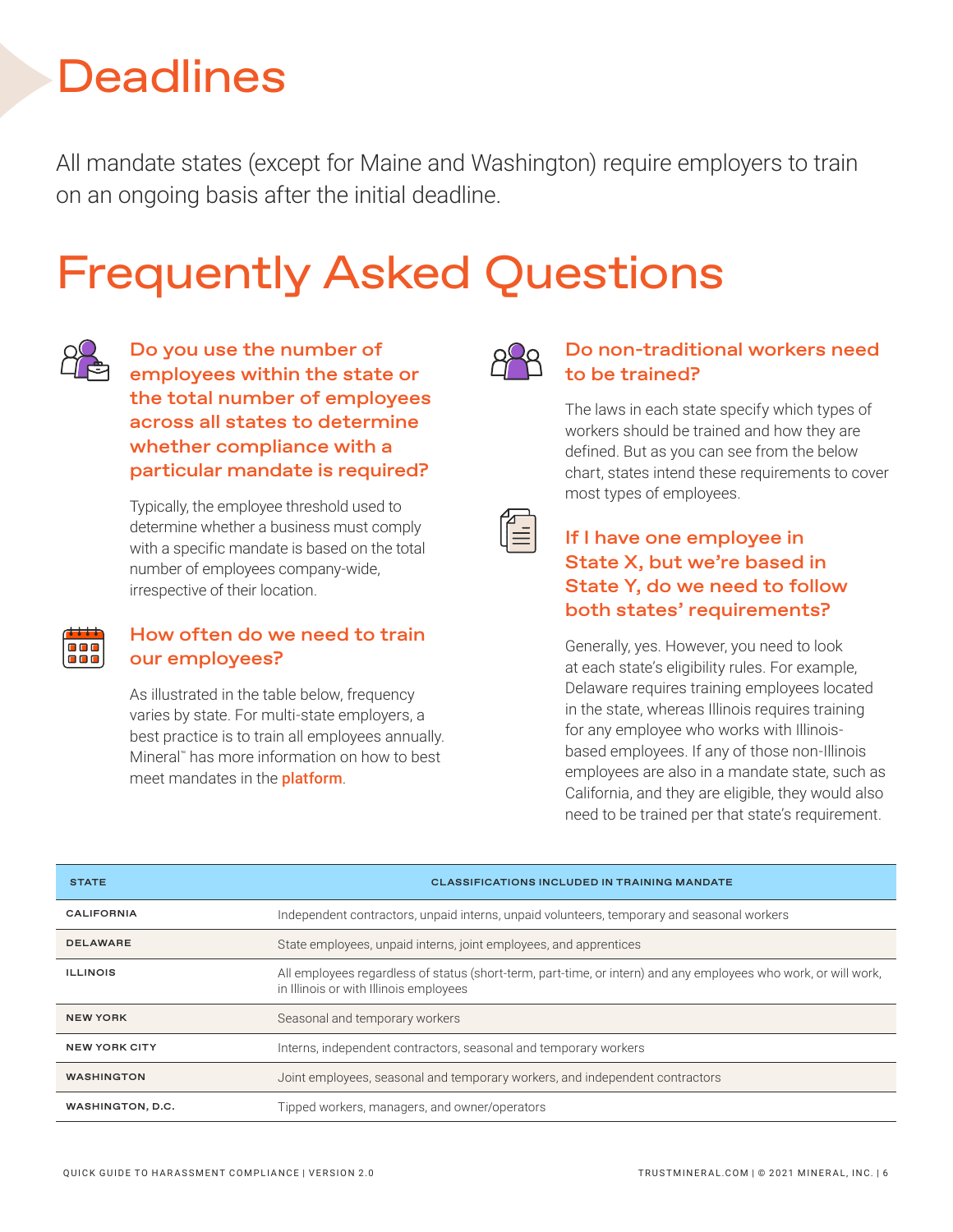# <span id="page-6-0"></span>**Conclusion**

[Workplace Harassment Prevention efforts](https://trustmineral.com/products/workplace-harassment-prevention/) take expert knowledge of the law, planning, implementation, and resources. Using a credible training provider can be hugely beneficial, even in states with no anti-harassment training mandates.

# How Mineral™ Can Help

Mineral's [Workplace Harassment Prevention](https://trustmineral.com/products/workplace-harassment-prevention/) catalog provides interactive training in state mandated anti-harassment topics as well as courses in diversity, equity, and inclusion.

[Learn More](https://trustmineral.com/products/workplace-harassment-prevention/)